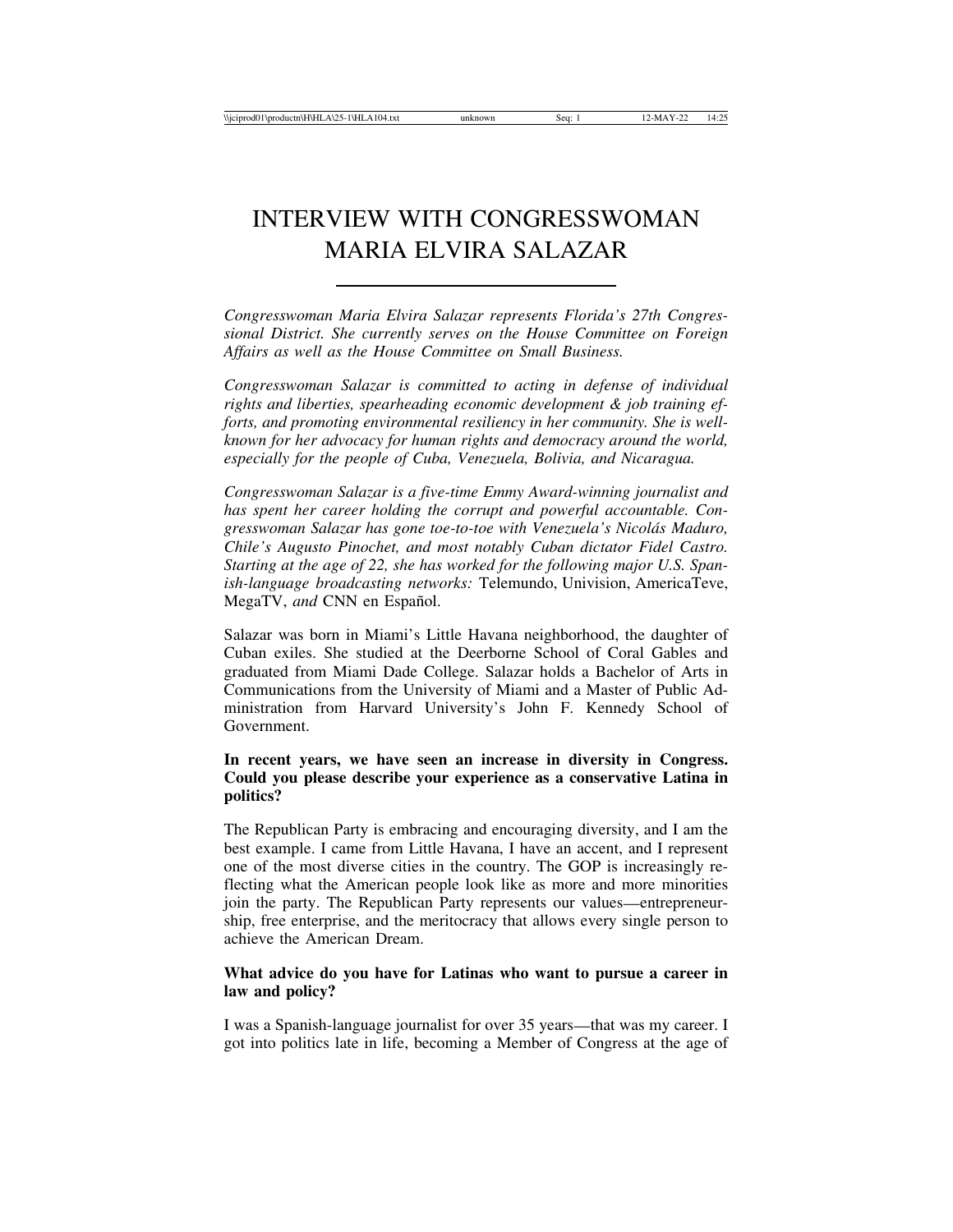59. The first time I ran for this seat, I lost by 6 points. When I ran again, everyone told me I would never win. When I finally won, national media called it "the biggest upset in the country." Never let anybody tell you what you cannot do. Nothing can beat passion and hard work.

### **What issues do you think most affect Latin Americans in your constituencies or in the nation? How can we overcome these issues?**

Almost 60% of Miami's residents are immigrants. Most of America's immigrants come to the United States to flee oppression or economic instability in their home countries in search of the American Dream. I want to preserve that American Dream and make sure everyone has the opportunity to live it. One of the things I've noticed, unfortunately, is politicians exploiting our broken immigration system for political profit instead of coming together to fix it. The lack of results has led to the suffering of our community—the Latino community. That's why I recently introduced my *Dignity Act*, a topto-bottom immigration reform bill that combines proposals from both parties to fix our immigration system once and for all. Washington cannot continue to play political football with our community. We want results, not false promises. If our country is to continue being the beacon of hope and democracy, we must make sure our doors are open for those who want to contribute to keeping our country great.

### **This past year we have seen an increase in scholarship about potential statehood for Puerto Rico. Could you please discuss this trend and the Puerto Rico Statehood Admission Act?**

After my family escaped Castro's Cuba, I spent the first 10 years of my life in Puerto Rico. It was there where I first learned about American values, the meaning behind the American flag, and the essential value of freedom. Puerto Rico represents the diversity and values of our country, and I think it's only right that the island joins the rest of the Union. The 3.2 million people that live on the island are deprived of a full voice in our nation's government, and Puerto Ricans overwhelmingly support the idea of statehood. I'm working every day with my colleagues in Congress to make sure that we one day see Puerto Rico represented as the 51st star on the American flag.

## **What is your perspective on economic empowerment for Latin Americans in the United States? What are some barriers to economic empowerment? How should we overcome them?**

The United States is a place where everyone has an opportunity to achieve success. Since coming to Congress, I've worked to reduce inflation so that people have the freedom and flexibility to start their own businesses. As a member of the Small Business Committee, I've also worked to cut burdensome regulations for those seeking assistance in their entrepreneurial endeavors. In my office, I created the first-ever Prosperity Center, where my